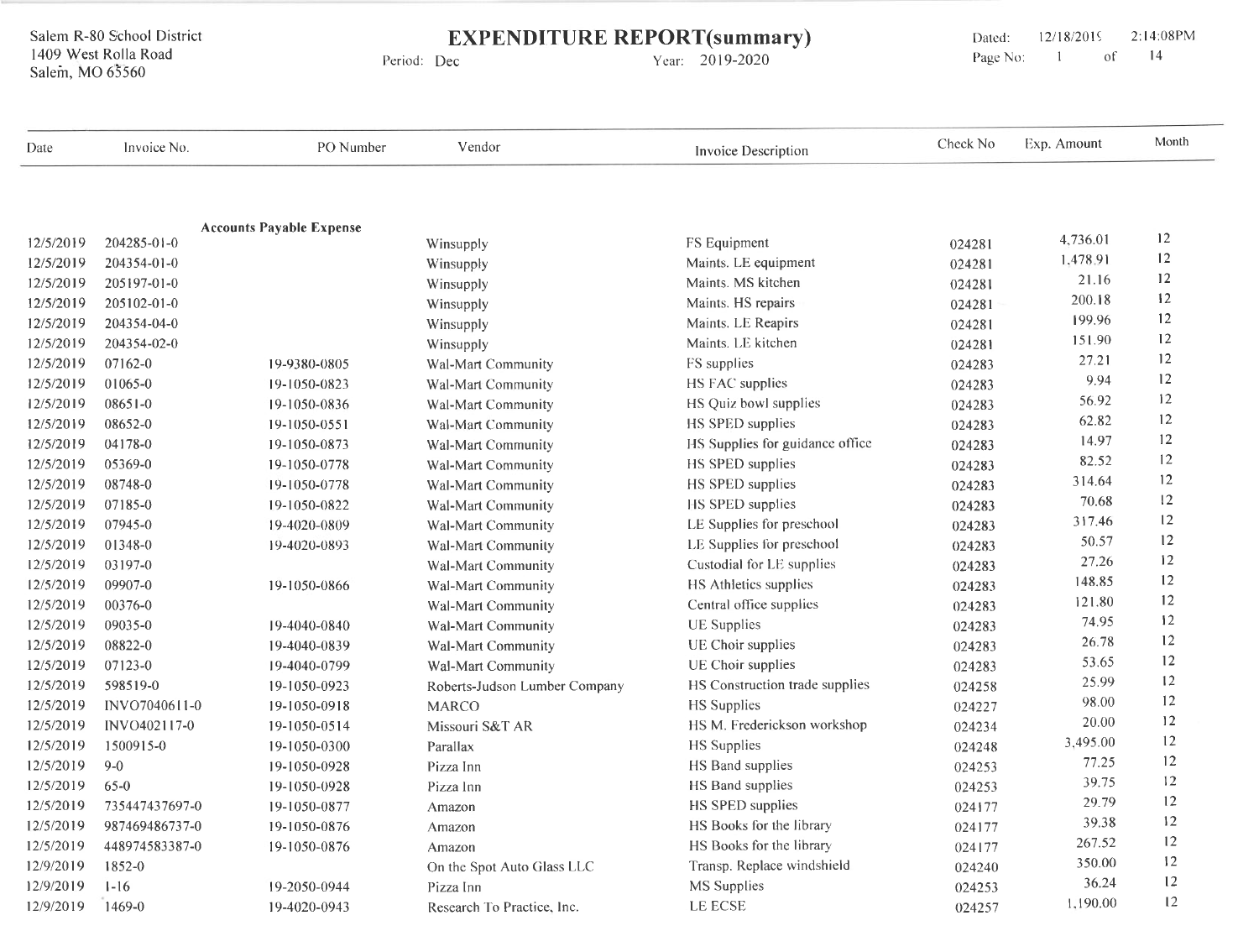# EXPENDITURE REPORT(summary)

Period: Dec

Year: 2019-2020

Dated: 12/18/2015 2:14:08PM<br>Page No: 2 of 14 Page No:

| Date               | Invoice No.              | PO Number    | Vendor                              | Invoice Description               | Check No  | Exp. Amount | Month |
|--------------------|--------------------------|--------------|-------------------------------------|-----------------------------------|-----------|-------------|-------|
| 12/9/2019          | Nov. 2019-0              |              | MFA Oil Petro Card                  | District Unleaded fuel and diesel | 024231    | 4.332.85    | 12    |
| 12/9/2019          | 74063-0                  |              | Personal Touch Cleaners             | Custodial for all schools         | 024250    | 230.50      | 12    |
| 12/5/2019          | 25876695-0               |              | <b>RehabCare</b>                    | Preschool Therapy                 | 024256    | 677.73      | 12    |
|                    | 12/13/2019 VEN-PAY-517   |              | <b>SCEC Trust</b>                   | Payroll Dated: 12/13/19           | ACH000037 | 1,551.24    | 12    |
|                    | 12/13/2019 VEN-PAY-518   |              | <b>SCEC Trust</b>                   | Payroll Dated: 12/13/19           | ACH000037 | 1.785.65    | 12    |
|                    | 12/13/2019 VEN-PAY-519   |              | <b>SCEC Trust</b>                   | Payroll Dated: 12/13/19           | ACH000037 | 3,512.96    | 12    |
|                    | 12/13/2019 VEN-PAY-520   |              | <b>SCEC Trust</b>                   | Payroll Dated: 12/13/19           | ACH000037 | 350.00      | 12    |
|                    | 12/13/2019 VEN-PAY-521   |              | <b>SCEC Trust</b>                   | Payroll Dated: 12/13/19           | ACH000037 | 640.17      | 12    |
|                    | 12/13/2019 VEN-PAY-522   |              | <b>SCEC Trust</b>                   | Payroll Dated: 12/13/19           | ACH000037 | 4,014.38    | 12    |
|                    | 12/13/2019 VEN-PAY-523   |              | <b>SCEC Trust</b>                   | Payroll Dated: 12/13/19           | ACH000037 | 990.21      | 12    |
|                    | 12/13/2019 VEN-PAY-524   |              | <b>SECURITY BENEFIT</b>             | Payroll Dated: 12/13/19           | 024162    | 1,250.00    | 12    |
|                    | 12/13/2019 VEN-PAY-525   |              | <b>SALEM CTA</b>                    | Payroll Dated: 12/13/19           | 024160    | 1,410.00    | 12    |
|                    | 12/13/2019 VEN-PAY-526   |              | Missouri State Teachers Association | Payroll Dated: 12/13/19           | 024156    | 247.50      | 12    |
|                    | 12/13/2019 VEN-PAY-527   |              | Missouri State Teachers Association | Payroll Dated: 12/13/19           | 024156    | 93.00       | 12    |
|                    | 12/13/2019 VEN-PAY-528   |              | Missouri State Teachers Association | Payroll Dated: 12/13/19           | 024156    | 4,380.00    | 12    |
|                    | 12/13/2019 VEN-PAY-529   |              | <b>AFLAC</b>                        | Payroll Dated: 12/13/19           | 024144    | 196.74      | 12    |
|                    | 12/13/2019 VEN-PAY-530   |              | <b>AFLAC</b>                        | Payroll Dated: 12/13/19           | 024144    | 705.14      | 12    |
| 12/18/2019         | INV7091096-0             |              | <b>MARCO</b>                        | Preschool Contract                | 024288    | 50.50       | 12    |
| 12/18/2019         | $10-4-2019-0$            | 19-1050-0520 | 72 Farm Center                      | HS Constr. Trade                  | 024285    | 1,685.00    | 12    |
| 12/18/2019 3148-0  |                          |              | Harmon Truck Service                | Transp. Purchased service Unit 5  | 024287    | 830.77      | 12    |
| 12/18/2019 3149-0  |                          |              | Harmon Truck Service                | Purchased Service Unit 10         | 024287    | 150.69      | 12    |
| 12/18/2019 3184-0  |                          |              | Harmon Truck Service                | Transp. Purchased service unit 6  | 024287    | 755.42      | 12    |
| 12/18/2019 3150-0  |                          |              | Harmon Truck Service                | Transp. Purchased service unit 9  | 024287    | 565.09      | 12    |
| 12/18/2019 3373-0  |                          |              | Harmon Truck Service                | Transp. Purchased service unit 16 | 024287    | 757.40      | 12    |
| 11/26/2019         | 7300143-41358-11-0       | 19-4040-0826 | Cherrydale                          | <b>UE</b> Fundraiser              | 024194    | 5,468.36    | 12    |
|                    | $11/26/2019$ 11-11-19-0  | 19-4020-0814 | Cooper, Kim                         | LE PDC meals                      | 024195    | 55.83       | 12    |
| 11/26/2019         | $11-0$                   | 19-9380-0806 | Country Mart                        | FS Food                           | 024197    | 140.00      | 12    |
| 11/26/2019         | $11 - 19 - 19 - 0$       | 19-2050-0865 | Dingess, Angela                     | MS Art supplies                   | 024204    | 88.00       | 12    |
| 11/26/2019 23644-0 |                          | 19-1050-0869 | <b>Fuel Education</b>               | HS Annual license                 | 024208    | 6,200.00    | 12    |
|                    | 11/26/2019 09-20-19-0    | 19-1050-0853 | FBLA PBL, Inc.                      | HS FBLA membership                | 024205    | 260.00      | 12    |
|                    | 11/26/2019 9348089294-0  |              | Grainger                            | Maints. Supplies                  | 024211    | 179.00      | 12    |
|                    | 11/26/2019 26737460919-0 |              | Grandview R-H School District       | <b>LTE</b>                        | 024212    | 222.35      | 12    |
|                    | 11/26/2019 26737461019-0 |              | Grandview R-II School District      | <b>LTE</b>                        | 024212    | 555.89      | 12    |
| 11/26/2019         | $11 - 20 - 19 - 0$       |              | Heavin, Jody                        | New SPED Director meeting         | 024214    | 11.38       | 12    |
| 11/26/2019 30656-0 |                          | 19-1050-0861 | Jostens                             | HS Guidance supplies              | 024220    | 41.95       | 12    |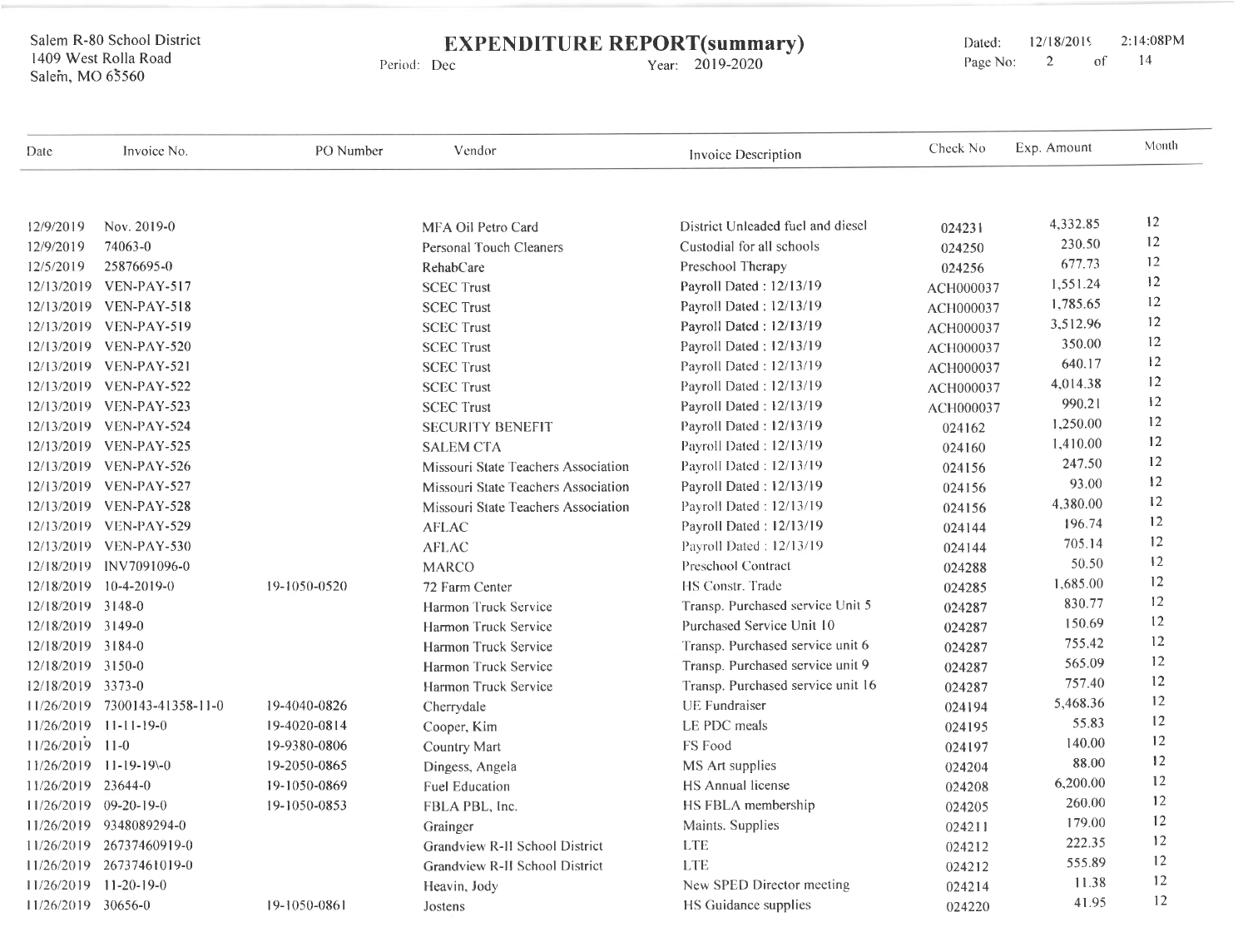**EXPENDITURE REPORT(summary)** 

Period: Dec

Year: 2019-2020

| Date                 | Invoice No.             | PO Number    | Vendor                             | <b>Invoice Description</b>       | Check No  | Exp. Amount | Month |
|----------------------|-------------------------|--------------|------------------------------------|----------------------------------|-----------|-------------|-------|
|                      | $11/26/2019$ 11-11-19-0 | 19-4040-0846 | Jackson, Kristina                  | UE PDC meal                      | 024218    | 10.32       | 12    |
| 11/26/2019           | 210225066-0             | 19-1050-0820 | JW Pepper & Son Inc                | <b>HS</b> Supplies               | 024222    | 11.80       | 12    |
| 11/26/2019           | 209304606-0             | 19-1050-0820 | JW Pepper & Son Inc                | <b>HS</b> Supplies               | 024222    | 17.90       | 12    |
| 11/26/2019           | 209240094-0             | 19-1050-0820 | JW Pepper & Son Inc                | <b>HS</b> Supplies               | 024222    | 13.19       | 12    |
| 11/26/2019           | 278-S100794146-0        |              | Johnstone Supply                   | Maints. LE supplies              | 024219    | 136.29      | 12    |
| 11/26/2019           | 278-S1007918743-0       |              | Johnstone Supply                   | Maints. HS Supplies              | 024219    | 20.70       | 12    |
| 11/26/2019           | 2058212-0               |              | Koch Air                           | Maints. UE supplies              | 024224    | 330.00      | 12    |
| 11/26/2019 9111598-0 |                         |              | Mooney Auto Supply Inc             | Transp. Supplies                 | 024236    | 17.82       | 12    |
| 11/26/2019 911097-0  |                         |              | Mooney Auto Supply Inc             | Transp. Supplies                 | 024236    | 39.90       | 12    |
| 11/26/2019 911094-0  |                         |              | Mooney Auto Supply Inc             | Transp. Supplies                 | 024236    | 8.69        | 12    |
| 12/5/2019            | 7985-0                  |              | <b>Integrity Pest Solutions</b>    | Monthly Service                  | 024217    | 40.00       | 12    |
| 12/5/2019            | 7980-0                  |              | <b>Integrity Pest Solutions</b>    | Monthly Service                  | 024217    | 45.00       | 12    |
| 12/5/2019            | 7983-0                  |              | <b>Integrity Pest Solutions</b>    | Monthly Service                  | 024217    | 25.00       | 12    |
| 12/5/2019            | 7984-0                  |              | <b>Integrity Pest Solutions</b>    | Monthly Service                  | 024217    | 40.00       | 12    |
| 12/5/2019            | 7982-0                  |              | <b>Integrity Pest Solutions</b>    | Monthly Service                  | 024217    | 40.00       | 12    |
| 12/5/2019            | 7981-0                  |              | <b>Integrity Pest Solutions</b>    | <b>Monthly Service</b>           | 024217    | 40.00       | 12    |
| 12/5/2019            | $11-26-19-0$            | 19-4040-0890 | Dent Cty Developmental Disab.Board | UE Remaing funds from grant 2019 | 024203    | 551.61      | 12    |
| 12/5/2019            | 30639062-0              | 19-9380-0872 | <b>Central Restaurant Products</b> | FS Food                          | 024193    | 216.57      | 12    |
| 12/5/2019            | November 2019-0         | 19-9380-0898 | <b>Country Mart</b>                | FS Food                          | 024196    | 635.45      | 12    |
| 12/5/2019            | $39701 - 0$             |              | <b>Tyler Business Forms</b>        | CO forms for taxes               | 024276    | 732.48      | 12    |
| 12/5/2019            | $11-26-19-0$            | 19-4020-0894 | Crossgrove, Joey                   | LE Reimbursment for supplies     | 024199    | 21.85       | 12    |
| 12/5/2019            | 698077-0                | 19-4020-0881 | <b>Automated Business System</b>   | LE Supplies for Title V          | 024183    | 179.00      | 12    |
| 12/5/2019            | 698134-0                | 19-4020-0910 | Automated Business System          | LE Supplies for guidance office  | 024183    | 27.90       | 12    |
| 12/5/2019            | 502098-0                | 19-4040-0889 | <b>MIDAMERICA BOOKS</b>            | <b>UE Books for library</b>      | 024232    | 517.65      | 12    |
| 12/5/2019            | $396 - 0$               |              | Pace Plumbing, LLC                 | Maints. HS Kitchen water heater  | 024246    | 555.00      | 12    |
| 12/5/2019            | 913188-0                |              | Mooney Auto Supply Inc             | Transp. Supplies                 | 024236    | 16.00       | 12    |
| 12/5/2019            | 9364588989-0            |              | Grainger                           | Maints. Supplies                 | 024211    | 189.00      | 12    |
| 12/5/2019            | 700404867-0             |              | Hillyard/Springfield               | Custodial for all schools        | 024216    | 229.49      | 12    |
| 12/5/2019            | 700404886-1             |              | Hillyard/Springfield               | Custodial for UE                 | 024216    | 453.61      | 12    |
| 12/13/2019           | VEN-PAY-531             |              | Guardian - Appleton                | Payroll Dated: 12/13/19          | 024151    | 1.80        | 12    |
| 12/13/2019           | VEN-PAY-532             |              | Guardian - Appleton                | Payroll Dated: 12/13/19          | 024151    | 37.80       | 12    |
|                      | 12/13/2019 VEN-PAY-533  |              | <b>SCEC Trust</b>                  | Payroll Dated: 12/13/19          | ACH000037 | 9,587.13    | 12    |
|                      | 12/13/2019 VEN-PAY-534  |              | Federal Withholding                | Payroll Dated: 12/13/19          | 024150    | 7,950.83    | 12    |
|                      | 12/13/2019 VEN-PAY-535  |              | Federal Withholding                | Payroll Dated: 12/13/19          | 024150    | 2,460.32    | 12    |
|                      | 12/13/2019 VEN-PAY-536  |              | Federal Withholding                | Payroll Dated: 12/13/19          | 024150    | 575.40      | 12    |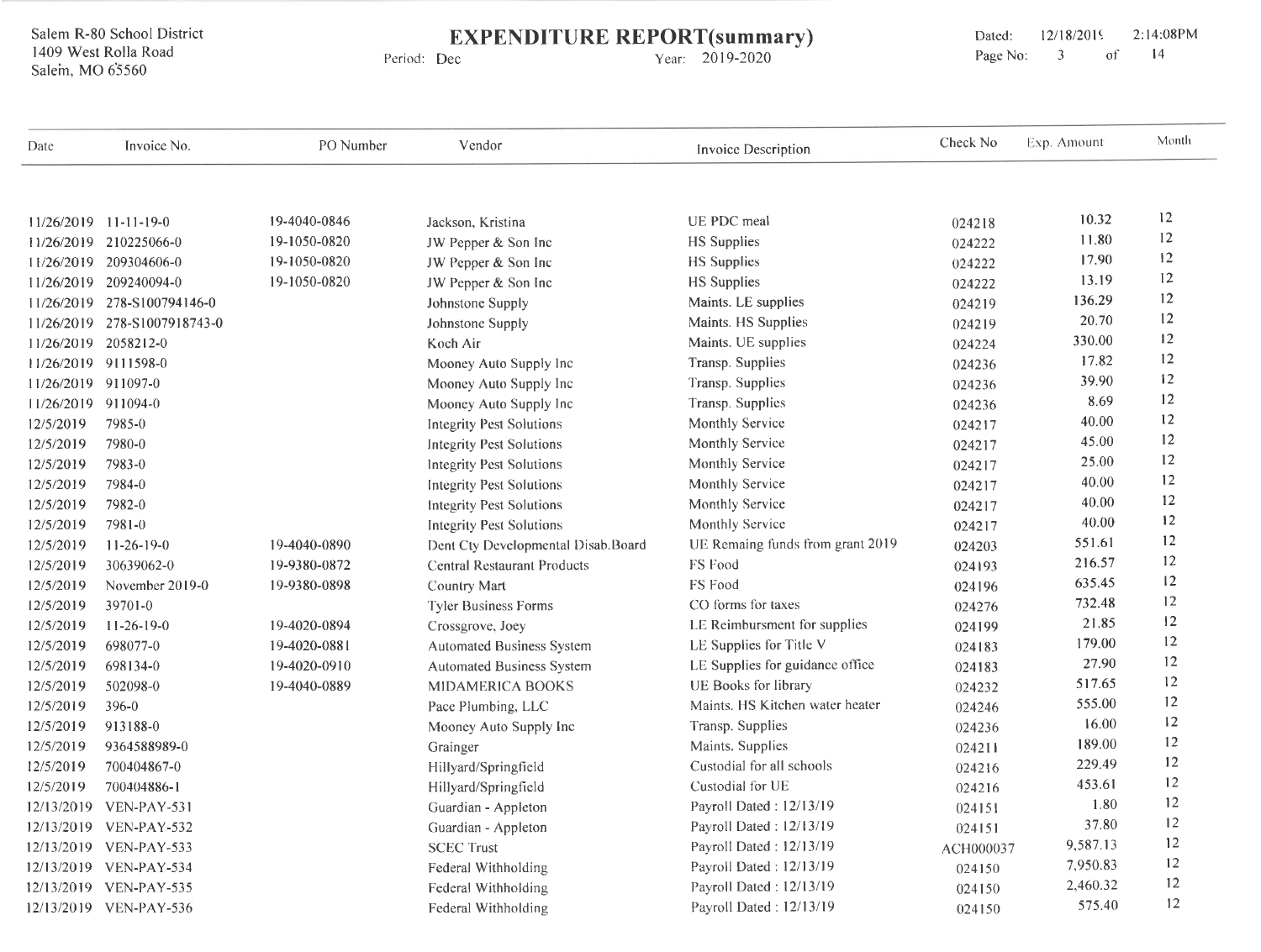# EXPENDITURE REPORT(summary)

Period: Dec

Year: 2019-2020

Dated: 12/18/2019 2:14:08PM<br>Page No: 4 of 14 Page No:

| Date      | Invoice No.            | PO Number    | Vendor                                       | Invoice Description         | Check No  | Exp. Amount | Month |
|-----------|------------------------|--------------|----------------------------------------------|-----------------------------|-----------|-------------|-------|
|           |                        |              |                                              |                             |           |             |       |
|           | 12/13/2019 VEN-PAY-537 |              | Federal Withholding                          | Payroll Dated: 12/13/19     | 024150    | 2,473.18    | 12    |
|           | 12/13/2019 VEN-PAY-538 |              | MISSOURI DEPT OF REVENUE                     | Payroll Dated: 12/13/19     | 024155    | 3,470.00    | 12    |
|           | 12/13/2019 VEN-PAY-539 |              | <b>PEERS</b>                                 | Payroll Dated: 12/13/19     | 024157    | 3,229.68    | 12    |
|           | 12/13/2019 VEN-PAY-540 |              | PUBLIC SCH RET SYSTEM MO                     | Payroll Dated: 12/13/19     | 024159    | 27,359.30   | 12    |
|           | 12/13/2019 VEN-PAY-541 |              | SOCIAL SECURITY ADMIN - MAPSC                | Payroll Dated: 12/13/19     | 024163    | 334.37      | 12    |
|           | 12/13/2019 VEN-PAY-542 |              | Salem R-80 Food Service                      | Payroll Dated: 12/13/19     | 024161    | 37.90       | 12    |
|           | 12/13/2019 VEN-PAY-543 |              | AMERICAN FIDELITY<br><b>ASSURANCE-FLEX</b>   | Payroll Dated: 12/13/19     | 024146    | 266.66      | 12    |
|           | 12/13/2019 VEN-PAY-544 |              | AMERICAN FIDELITY ASSUR.<br><b>INSURANCE</b> | Payroll Dated: 12/13/19     | 024145    | 278.86      | 12    |
|           | 12/13/2019 VEN-PAY-545 |              | AMERICAN FIDELITY ASSUR.<br><b>INSURANCE</b> | Payroll Dated: 12/13/19     | 024145    | 562.30      | 12    |
|           | 12/13/2019 VEN-PAY-546 |              | TEXAS LIFE INSURANCE COMPANY                 | Payroll Dated: 12/13/19     | 024164    | 307.90      | 12    |
| 12/6/2019 | 205666-01-0            |              | Winsupply                                    | Maints. HS Kitchen supplies | 024281    | 98.10       | 12    |
|           | 12/13/2019 VEN-PAY-547 |              | TSA CONSULTING GROUP INC.                    | Payroll Dated: 12/13/19     | 024165    | 450.00      | 12    |
|           | 12/13/2019 VEN-PAY-548 |              | Guardian - Appleton                          | Payroll Dated: 12/13/19     | 024151    | 3.38        | 12    |
|           | 12/13/2019 VEN-PAY-549 |              | Guardian - Appleton                          | Payroll Dated : 12/13/19    | 024151    | 269.06      | 12    |
|           | 12/13/2019 VEN-PAY-550 |              | Guardian - Appleton                          | Payroll Dated: 12/13/19     | 024151    | 117.30      | 12    |
|           | 12/13/2019 VEN-PAY-551 |              | Guardian - Appleton                          | Payroll Dated : 12/13/19    | 024151    | 150.82      | 12    |
|           | 12/13/2019 VEN-PAY-552 |              | Guardian - Appleton                          | Payroll Dated: 12/13/19     | 024151    | 58.64       | 12    |
|           | 12/13/2019 VEN-PAY-553 |              | Guardian - Appleton                          | Payroll Dated: 12/13/19     | 024151    | 82.72       | 12    |
|           | 12/13/2019 VEN-PAY-554 |              | Guardian - Appleton                          | Payroll Dated: 12/13/19     | 024151    | 113.42      | 12    |
|           | 12/13/2019 VEN-PAY-555 |              | Guardian - Appleton                          | Payroll Dated: 12/13/19     | 024151    | 111.72      | 12    |
|           | 12/13/2019 VEN-PAY-556 |              | Guardian - Appleton                          | Payroll Dated: 12/13/19     | 024151    | 7.75        | 12    |
|           | 12/13/2019 VEN-PAY-557 |              | Guardian - Appleton                          | Payroll Dated: 12/13/19     | 024151    | 45.35       | 12    |
|           | 12/13/2019 VEN-PAY-558 |              | Guardian - Appleton                          | Payroll Dated: 12/13/19     | 024151    | 16.71       | 12    |
|           | 12/13/2019 VEN-PAY-559 |              | Guardian - Appleton                          | Payroll Dated: 12/13/19     | 024151    | 35.02       | 12    |
|           | 12/13/2019 VEN-PAY-560 |              | Guardian - Appleton                          | Payroll Dated: 12/13/19     | 024151    | 78.66       | 12    |
|           | 12/13/2019 VEN-PAY-561 |              | <b>SCEC Trust</b>                            | Payroll Dated: 12/13/19     | ACH000037 | 714.26      | 12    |
|           | 12/13/2019 VEN-PAY-562 |              | <b>SCEC Trust</b>                            | Payroll Dated: 12/13/19     | ACH000037 | 159.68      | 12    |
|           | 12/13/2019 VEN-PAY-563 |              | <b>SCEC Trust</b>                            | Payroll Dated: 12/13/19     | ACH000037 | 50.00       | 12    |
|           | 12/13/2019 VEN-PAY-564 |              | <b>SCEC Trust</b>                            | Payroll Dated: 12/13/19     | ACH000037 | 472.28      | 12    |
|           | 12/13/2019 VEN-PAY-565 |              | <b>SALEM CTA</b>                             | Payroll Dated: 12/13/19     | 024160    | 75.00       | 12    |
|           | 12/13/2019 VEN-PAY-566 |              | Missouri State Teachers Association          | Payroll Dated : 12/13/19    | 024156    | 22.50       | 12    |
| 12/6/2019 | 309413-0               | 19-1050-0816 | Whitaker Building Supply                     | HS AG supplies              | 024280    | 38.45       | 12    |
|           | 12/13/2019 VEN-PAY-567 |              | Missouri State Teachers Association          | Payroll Dated: 12/13/19     | 024156    | 219.00      | 12    |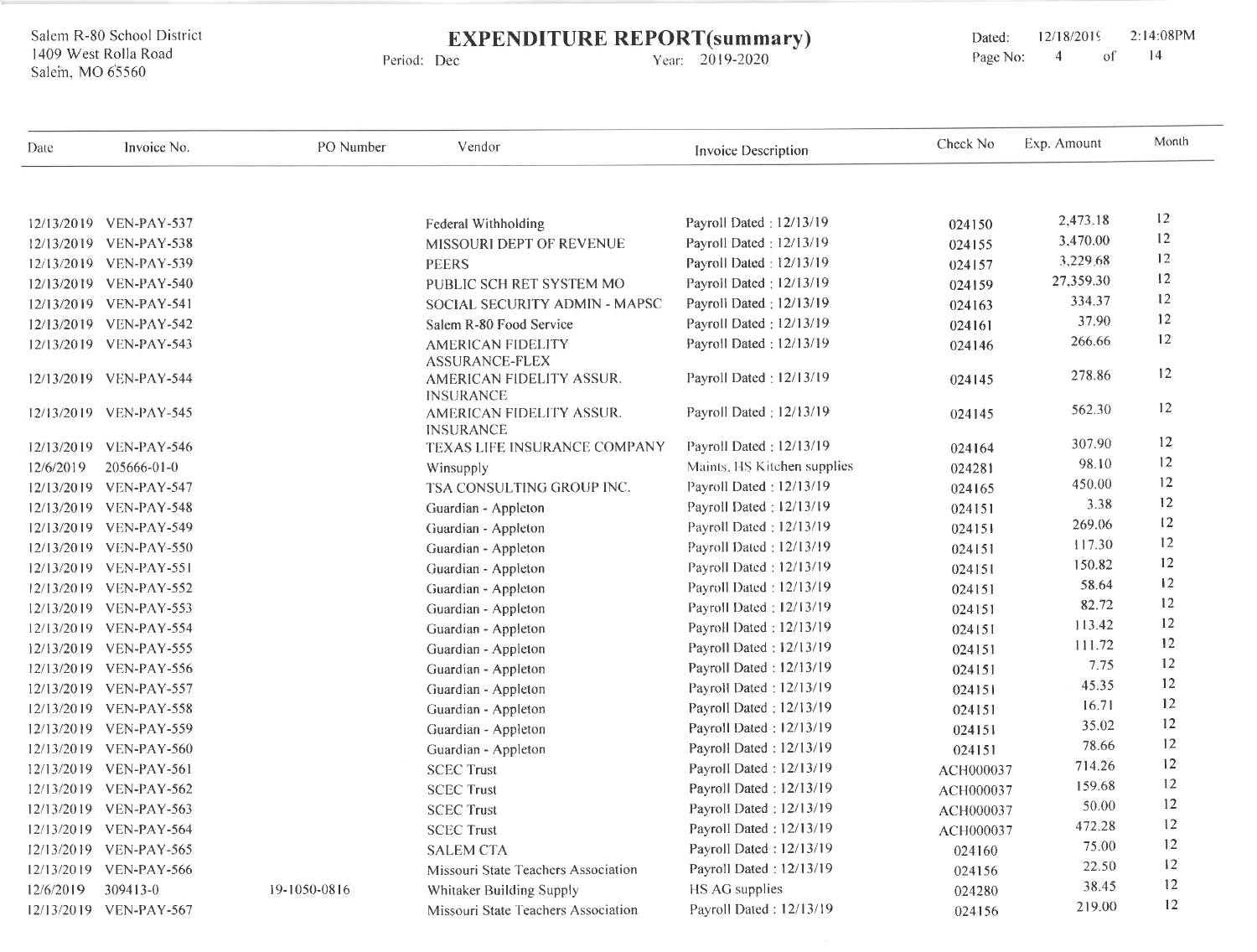# **EXPENDITURE REPORT(summary)**<br>Vear: 2019-2020 Period: Dec

| Date                   | Invoice No.               | PO Number    | Vendor                            | Invoice Description           | Check No | Exp. Amount | Month |
|------------------------|---------------------------|--------------|-----------------------------------|-------------------------------|----------|-------------|-------|
|                        |                           |              |                                   |                               |          | 129.14      | 12    |
|                        | 12/13/2019 VEN-PAY-568    |              | <b>AFLAC</b>                      | Payroll Dated: 12/13/19       | 024144   | 547.59      | 12    |
| 12/5/2019              | 700403823-0               |              | Hillyard/Springfield              | Custodial all schools         | 024216   | 8.60        | 12    |
| 12/5/2019<br>12/5/2019 | 9364410739-0<br>4772201-0 |              | Grainger                          | Maints. Supplies              | 024211   | 80.00       | 12    |
|                        |                           |              | <b>US Foods</b>                   | Maints. Supplies              | 024277   | 298.96      | 12    |
| 12/5/2019              | 10406-0                   |              | <b>Titan Industrial Chemicals</b> | Maints. Supplies              | 024274   | 40.48       | 12    |
| 12/5/2019              | 147803-0                  |              | Cousins Pawn LLC.                 | Maitns. for all schools       | 024198   | 38.98       | 12    |
| 12/5/2019              | 1026219-0                 |              | Phil-Mart                         | Maints. Supplies              | 024252   |             | 12    |
| 12/5/2019              | 000091468-0               | 19-9380-0897 | <b>School Lunch Solutions</b>     | FS Food                       | 024267   | 587.03      | 12    |
| 12/5/2019              | $3 - 8$                   | 19-4040-0878 | Pizza Inn                         | <b>UE</b> Supplies            | 024253   | 36.35       |       |
| 12/5/2019              | $11 - 15 - 19 - 0$        | 19-4040-0880 | Flohr, Kristal                    | UE PDC reimbursement for meal | 024207   | 10.86       | 12    |
| 12/5/2019              | $11-26-19-0$              | 19-2050-0887 | Wade, Rocky                       | MS Reimbursement for PDC meal | 024278   | 18.29       | 12    |
| 12/5/2019              | 205015-02-0               |              | Winsupply                         | Maints. All schools           | 024281   | 138.12      | 12    |
| 12/5/2019              | 205340-0                  |              | Winsupply                         | Maints. MS Kitchen supplies   | 024281   | 210.60      | 12    |
| 12/5/2019              | 205012-0                  |              | Winsupply                         | Maints. UE hoses              | 024281   | 85.00       | 12    |
| 12/5/2019              | 205337-0                  |              | Winsupply                         | Maints. HS quick connect      | 024281   | 87.13       | 12    |
| 12/5/2019              | 204556-0                  |              | Winsupply                         | Maints. Athletic FB bathroom  | 024281   | 28.02       | 12    |
| 12/5/2019              | 204318-02-0               |              | Winsupply                         | Maints. MS Kitchen supplies   | 024281   | 185.14      | 12    |
| 12/5/2019              | 204190-02-0               |              | Winsupply                         | Maints. supplies              | 024281   | 39.64       | 12    |
| 12/5/2019              | 204160-02-0               |              | Winsupply                         | Maints.UE Gym                 | 024281   | 54.32       | 12    |
| 12/5/2019              | $204160 - 01 - 0$         |              | Winsupply                         | Maints. UE gym                | 024281   | 13.58       | 12    |
| 12/5/2019              | 204710-01-0               |              | Winsupply                         | Maints. LE supplies           | 024281   | 72.40       | 12    |
| 11/26/2019 912710-0    |                           |              | Mooney Auto Supply Inc            | Transp. Supplies              | 024236   | 34.95       | 12    |
|                        | 12/13/2019 VEN-PAY-569    |              | Federal Withholding               | Payroll Dated: 12/13/19       | 024150   | 384.63      | 12    |
|                        | 12/13/2019 VEN-PAY-570    |              | Federal Withholding               | Payroll Dated: 12/13/19       | 024150   | 450.58      | 12    |
|                        | 12/13/2019 VEN-PAY-571    |              | Federal Withholding               | Payroll Dated: 12/13/19       | 024150   | 105.38      | 12    |
|                        | 12/13/2019 VEN-PAY-572    |              | <b>MISSOURI DEPT OF REVENUE</b>   | Payroll Dated: 12/13/19       | 024155   | 126.00      | 12    |
|                        | 12/13/2019 VEN-PAY-573    |              | <b>PEERS</b>                      | Payroll Dated: 12/13/19       | 024157   | 249.28      | 12    |
| 12/5/2019              | 205013-01-0               |              | Winsupply                         | Maints. All schools           | 024281   | 30.60       | 12    |
| 11/26/2019 911213-0    |                           |              | Mooney Auto Supply Inc            | Transp. Supplies              | 024236   | 15.12       | 12    |
| 11/26/2019 912893-0    |                           |              | Mooney Auto Supply Inc            | Transp. Supplies              | 024236   | 69.90       | 12    |
|                        | $11/26/2019$ 11-22-19-0   | 19-1050-0879 | Anderson, Marty                   | HS Travel reimbursement       | 024178   | 91.77       | 12    |
|                        | 11/26/2019 456363998578-0 | 19-2050-0706 | Amazon                            | MS Books for the library      | 024177   | 8.02        | 12    |
| 11/26/2019             | 457578349868-0            | 19-2050-0706 | Amazon                            | MS Books for the library      | 024177   | 26.16       | 12    |
| 11/26/2019             | 455634867649-0            | 19-2050-0706 | Amazon                            | MS Books for the library      | 024177   | 48.16       | 12    |
|                        | 11/26/2019 958889354655-0 | 19-2050-0793 | Amazon                            | MS Supplies                   | 024177   | 14.58       | 12    |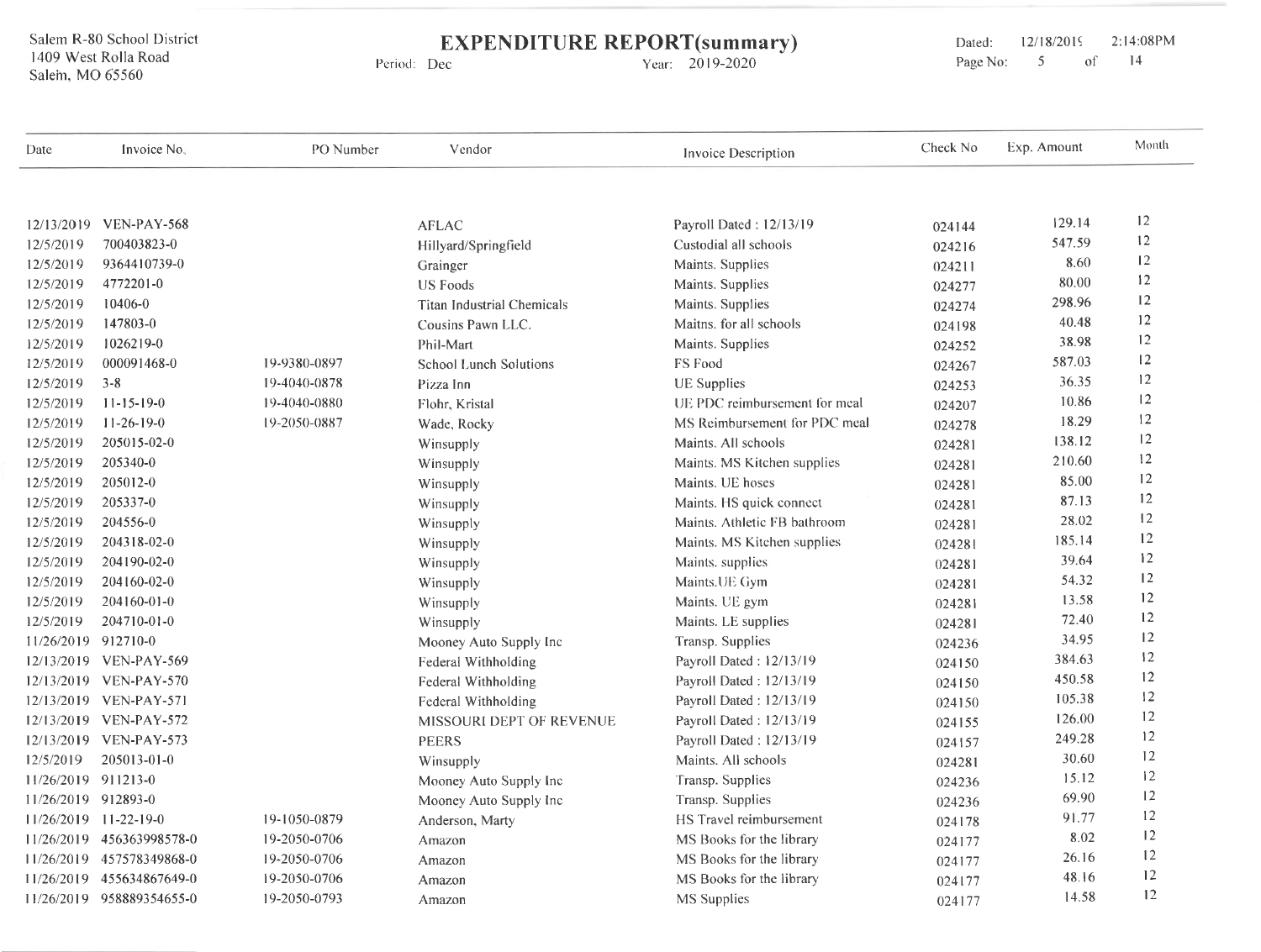#### **EXPENDITURE REPORT(summary)** Period: Dec

Year: 2019-2020

2:14:08PM Dated: 12/18/2019  $14$ Page No: 6  $of$ 

| Date                 | Invoice No.                    | PO Number    | Vendor                              | Invoice Description                  | Check No | Exp. Amount | Month |
|----------------------|--------------------------------|--------------|-------------------------------------|--------------------------------------|----------|-------------|-------|
|                      |                                |              |                                     |                                      |          | 32.98       | 12    |
|                      | 11/26/2019 456359974337-0      | 19-1050-0745 | Amazon                              | HS Yearbook supplies                 | 024177   | 386.31      | 12    |
|                      | 11/26/2019 655933564689-0      | 19-2050-0706 | Amazon                              | MS Books for the library             | 024177   | 10.28       | 12    |
|                      | 11/26/2019 11-13-19-0          | 19-4040-0842 | Armer, Staci                        | UE Reimbursement for PDC             | 024179   | 360.00      | 12    |
| 11/26/2019 11-7-19-0 |                                | 19-1050-0724 | <b>Avery Enterprises</b>            | <b>HS</b> Supplies                   | 024184   | 207.00      | 12    |
|                      | 11/26/2019 10540393-0          |              | <b>ATCO</b> International           | Custodial for alll schools           | 024182   | 251.30      | 12    |
|                      | 11/26/2019 21190084660-0       |              | <b>ASUS</b> Computer International  | IT Dept supplies for chromebooks     | 024181   |             | 12    |
|                      | 11/26/2019 11660547-0          |              | ASI Computer Technologies           | IT Dept. supplies                    | 024180   | 199.56      | 12    |
|                      | 11/26/2019 Dec. 2019-0         |              | Ameren Missouri                     | Preschool Natural gas                | 024171   | 130.74      | 12    |
|                      | 11/26/2019 11-13-19-0          | 19-4040-0841 | Brakefield, Chelsey                 | UE PDC meal                          | 024191   | 14.61       | 12    |
|                      | $11/26/2019$ 11-13-19-0        | 19-4040-0843 | Bermudez, Kristy                    | UE PDC meal                          | 024189   | 7.58        |       |
|                      | $11/26/2019$ 11-13-19-0        | 19-4040-0844 | Bass, Jennifer                      | UE PDC meal                          | 024188   | 13.91       | 12    |
| 11/26/2019 19091-0   |                                | 19-1050-0830 | Barefoot Tress Trading Co.          | HS Runner club shirts                | 024187   | 293.87      | 12    |
|                      | 11/26/2019 460933111-0         | 19-2050-0875 | <b>Custom Meeting Planners</b>      | MS PDC                               | 024201   | 100.00      | 12    |
|                      | 11/26/2019 30637993-0          | 19-9380-0838 | <b>Central Restaurant Products</b>  | FS Supplies                          | 024193   | 206.23      | 12    |
|                      | $11/26/2019$ 11-11-19-0        |              | Cuba High School                    | MS BBB Tournament                    | 024200   | 75.00       | 12    |
|                      | 11/26/2019 INVO401757-0        | 19-4020-0498 | Missouri S&T AR                     | LE PDC Lettman, Wilson, Wyrick       | 024234   | 60.00       | 12    |
| 11/26/2019 B.Pace-0  |                                |              | Missouri State Univ/West Plains     | HS Scholarship for BIO 111 lab class | 024235   | 66.66       | 12    |
|                      | 11/26/2019 MO0196-11           | 19-1050-0827 | Missouri FFA Association            | HS FFA membership dues               | 024233   | 1.534.00    | 12    |
|                      | 11/26/2019 200006775-0         | 19-4020-0847 | <b>MSCA</b>                         | LE PDC A.Toman                       | 024237   | 250.00      | 12    |
|                      | 11/26/2019 Annual Assessment-0 |              | <b>MUSIC</b>                        | <b>Annual Assessment</b>             | 024238   | 208,745.00  | 12    |
|                      | 11/26/2019 699228964-0         | 19-4040-0772 | Oriental Trading Company Inc        | UE Choir supplies                    | 024241   | 46.94       | 12    |
|                      | 11/26/2019 20007703-0          |              | Ozarko Tire Centers                 | Transp. Supplies                     | 024244   | 1,122.00    | 12    |
| 11/26/2019 42-0      |                                | 19-1050-0802 | Pizza Inn                           | HS Star account supplies             | 024253   | 19.56       | 12    |
| 11/26/2019 62-6      |                                | 19-1050-0837 | Pizza Inn                           | HS QUIZ bowl supplies                | 024253   | 87.25       | 12    |
| 11/26/2019 52-0      |                                | 19-1050-0859 | Pizza Inn                           | HS Admin supplies                    | 024253   | 59.19       | 12    |
|                      | 11/26/2019 3592317-0           | 19-1050-0857 | Palen Music Center                  | HS services on french horn           | 024247   | 79.00       | 12    |
|                      | 11/26/2019 11-13-19-0          | 19-4040-0845 | Patterson, Ashlyn                   | UE PDC meal                          | 024249   | 13.37       | 12    |
|                      | 11/26/2019 11-13-19-0          | 19-2050-0829 | Price, Cole                         | MS PDC meal                          | 024254   | 11.40       | 12    |
|                      | 11/26/2019 26460464-0          | 19-9380-0883 | Ozarks Coca Cola/Dr Pepper Bottling | FS Non food                          | 024245   | 542.62      | 12    |
|                      | 11/26/2019 1119065-0           | 19-9380-0886 | Ott Food Products                   | FS Food                              | 024242   | 52.00       | 12    |
| 11/26/2019 286827-0  |                                | 19-9380-0882 | Alpha Foods Co.                     | FS Food                              | 024176   | 279.66      | 12    |
| 11/26/2019 598421-0  |                                | 19-1050-0860 | Roberts-Judson Lumber Company       | HS construction trade supplies       | 024258   | 49.96       | 12    |
| 11/26/2019 598333-0  |                                | 19-1050-0825 | Roberts-Judson Lumber Company       | HS supplies                          | 024258   | 16.50       | 12    |
| 11/26/2019 598321-0  |                                | 19-1050-0719 | Roberts-Judson Lumber Company       | <b>HS</b> Supplies                   | 024258   | 77.99       | 12    |
| 11/26/2019 597789-0  |                                |              | Roberts-Judson Lumber Company       | HS construction trade supplies       | 024258   | 8.99        | 12    |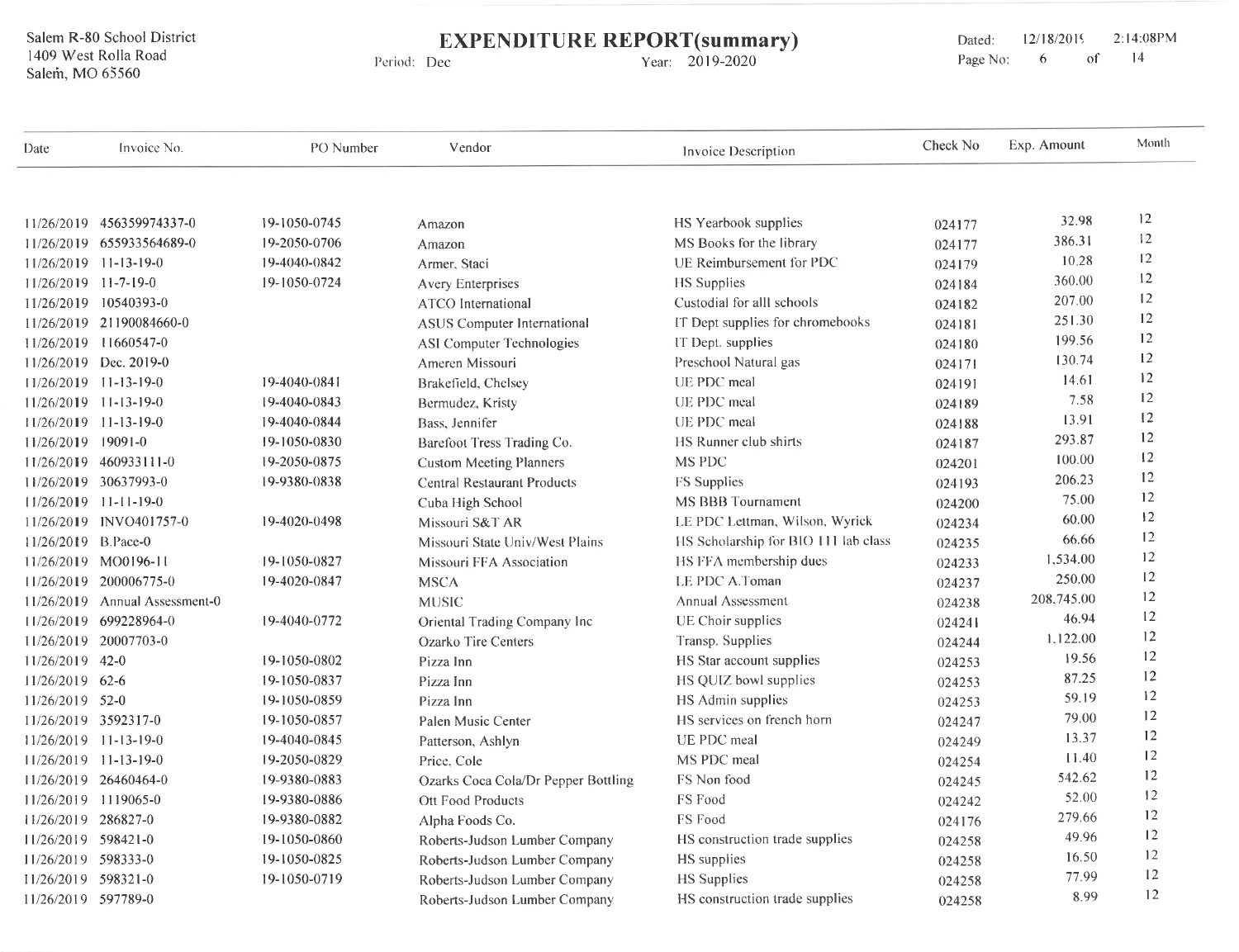EXPENDITURE REPORT(summary)

Period: Dec

Year: 2019-2020

Dated: 12/18/2019 2:14:08PM<br>Page No: 7 of 14 Page No:

| Date                | Invoice No.               | PO Number    | Vendor                            | <b>Invoice Description</b>                | Check No | Exp. Amount | Month |
|---------------------|---------------------------|--------------|-----------------------------------|-------------------------------------------|----------|-------------|-------|
|                     |                           |              |                                   |                                           |          |             |       |
| 11/26/2019 598103-0 |                           | 19-1050-0817 | Roberts-Judson Lumber Company     | HS Construction trade supplies            | 024258   | 11.99       | 12    |
| 11/26/2019 598125-0 |                           | 19-1050-0818 | Roberts-Judson Lumber Company     | HS Construction trade supplies            | 024258   | 18.87       | 12    |
| 11/26/2019 597956-0 |                           |              | Roberts-Judson Lumber Company     | Maints. FB field supplies                 | 024258   | 14.78       | 12    |
|                     | 11/26/2019 5981111-0      |              | Roberts-Judson Lumber Company     | Maints. All schools supplies              | 024258   | 76.76       | 12    |
| 11/26/2019 597802-0 |                           | 19-1050-0781 | Roberts-Judson Lumber Company     | HS Construction trade supplies            | 024258   | 36.33       | 12    |
| 11/26/2019 K97762-0 |                           | 19-1050-0780 | Roberts-Judson Lumber Company     | HS Construction trade supplies            | 024258   | 8.79        | 12    |
| 11/26/2019 597723-0 |                           | 19-1050-0718 | Roberts-Judson Lumber Company     | HS Construction trade supplies            | 024258   | 25.98       | 12    |
| 11/26/2019 597653-0 |                           | 19-1050-0717 | Roberts-Judson Lumber Company     | HS Construction trade supplies            | 024258   | 104.99      | 12    |
| 11/26/2019 597881-0 |                           |              | Roberts-Judson Lumber Company     | Maints. all schools supplies              | 024258   | 77.59       | 12    |
| 11/26/2019 597648-0 |                           |              | Roberts-Judson Lumber Company     | Maints. FB field supplies                 | 024258   | 72.99       | 12    |
|                     | 11/26/2019 1302345-0      |              | Rommel Cowan Locksmith            | CO Keys made                              | 024261   | 8.00        | 12    |
|                     | 11/26/2019 11-09-19-0     |              | Russell, Elaine                   | HS Choir travel All Districts             | 024262   | 36.00       | 12    |
|                     | 11/26/2019 11-05-19-0     |              | Russell, Elaine                   | HS Choir travel All District<br>Rehearsal | 024262   | 16.50       | 12    |
|                     | 11/26/2019 9666405-0      | 19-1050-0801 | Gopher                            | <b>HS</b> Supplies                        | 024210   | 503.68      | 12    |
| 11/26/2019 598742-0 |                           | 19-1050-0885 | Roberts-Judson Lumber Company     | HS Construction trade supplies            | 024258   | 17.79       | 12    |
|                     | 11/26/2019 658786894487-0 | 19-2050-0862 | Amazon                            | MS SPED supplies                          | 024177   | 63.92       | 12    |
| 11/26/2019          | $1527 - 0$                |              | Salem R-80 Petty Cash             | Transp. Reimbursement for meals           | 024266   | 24.57       | 12    |
| 11/26/2019          | $1528-0$                  |              | Salem R-80 Petty Cash             | Transp. Reimbursement for meals           | 024266   | 38.39       | 12    |
| 11/26/2019          | $1529-0$                  |              | Salem R-80 Petty Cash             | Replace ck#24035                          | 024266   | 63.39       | 12    |
| 11/26/2019 5-4      |                           |              | Salem R-80 Food Service           | BOE Meal Nov. 2019                        | 024264   | 20.00       | 12    |
| 11/26/2019          | 208124252822-0            | 19-2050-0828 | School Specialty Inc              | MS Supplies                               | 024268   | 56.99       | 12    |
| 11/26/2019          | $11 - 05 - 19 - 0$        | 19-2050-0834 | Summers, Jenny                    | MS Reimbursement for jackets              | 024271   | 80.00       | 12    |
| 11/26/2019          | $11-20-19-0$              | 19-1050-0863 | Taylor, Robyn                     | HS PSC travel reimb.                      | 024272   | 39.00       | 12    |
| 11/26/2019 333687-0 |                           | 19-1050-0691 | Teacher's Discovery               | HS Culture club supplies                  | 024273   | 93.89       | 12    |
|                     | 11/26/2019 4704438-0      | 19-1050-0835 | <b>US Foods</b>                   | HS Supplies                               | 024277   | 149.17      | 12    |
| 12/3/2019           | 65999124-0                |              | DeLage Landen Public Finance LLC  | <b>District Copiers</b>                   | 024202   | 2,095.00    | 12    |
| 12/3/2019           | R100702405-0              |              | OzarcGas Equipment & Supply       | Maitns. Acetylene                         | 024243   | 9.90        | 12    |
| 12/3/2019           | Nov. 2019-0               | 19-9380-0907 | <b>US Foods</b>                   | FS Food                                   | 024277   | 22,740.03   | 12    |
| 12/3/2019           | Nov. 2019-0               | 19-9380-0901 | <b>Hiland Dairy Foods</b>         | FS Food                                   | 024215   | 13,371.25   | 12    |
| 12/3/2019           | $0431 - 0$                | 19-1050-0908 | Rolla Public Schools              | <b>HS FFA</b>                             | 024260   | 1,046.00    | 12    |
| 12/3/2019           | 2409647-0                 | 19-1050-0668 | <b>Blick Art Materials</b>        | <b>HS</b> Supplies                        | 024190   | 368.93      | 12    |
| 12/3/2019           | 698058-0                  | 19-1050-0833 | Automated Business System         | HS Art supplies                           | 024183   | 111.41      | 12    |
| 12/3/2019           | $11 - 22 - 19 - 0$        | 19-1050-0902 | Salem R-80 High School            | <b>HS STUCO closet</b>                    | 024265   | 50.00       | 12    |
| 12/3/2019           | $10416 - 0$               |              | <b>Titan Industrial Chemicals</b> | Transp. Supplies                          | 024274   | 1,296.38    | 12    |